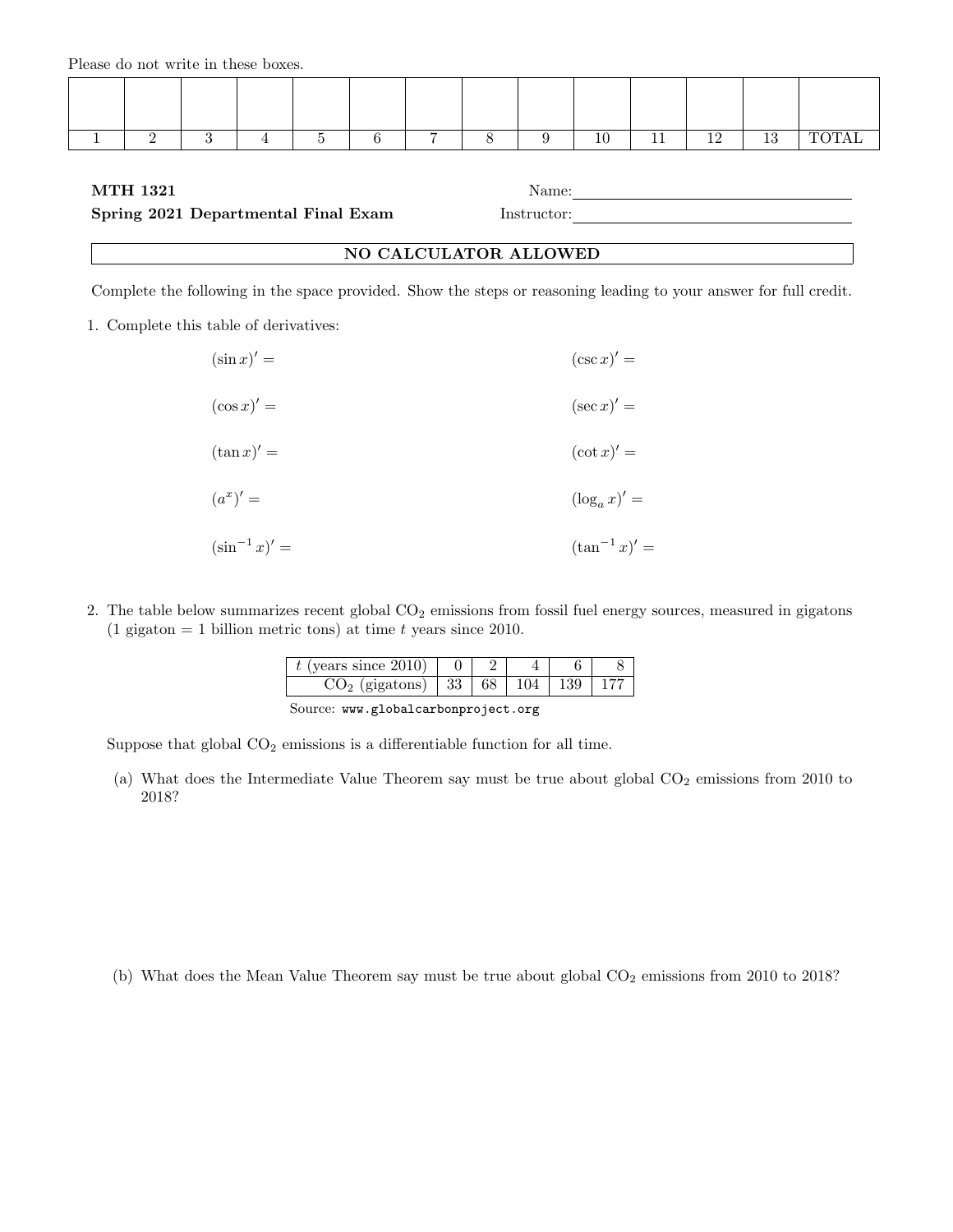3. Evaluate the following limits.

(a) 
$$
\lim_{x \to 25} \frac{\sqrt{x} - 5}{x - 25}
$$

(b) 
$$
\lim_{x \to \infty} \frac{xe^x + 2x - 1}{3 + x}
$$

- 4. Compute the following. You do not need to simplify your answer.
	- (a) Let  $f(x) = \cos(x^3) \ln x$ . Find  $f'(x)$ .

(b) Let 
$$
y = \frac{e^x}{1 - x^2}
$$
. Find  $\frac{dy}{dx}$ .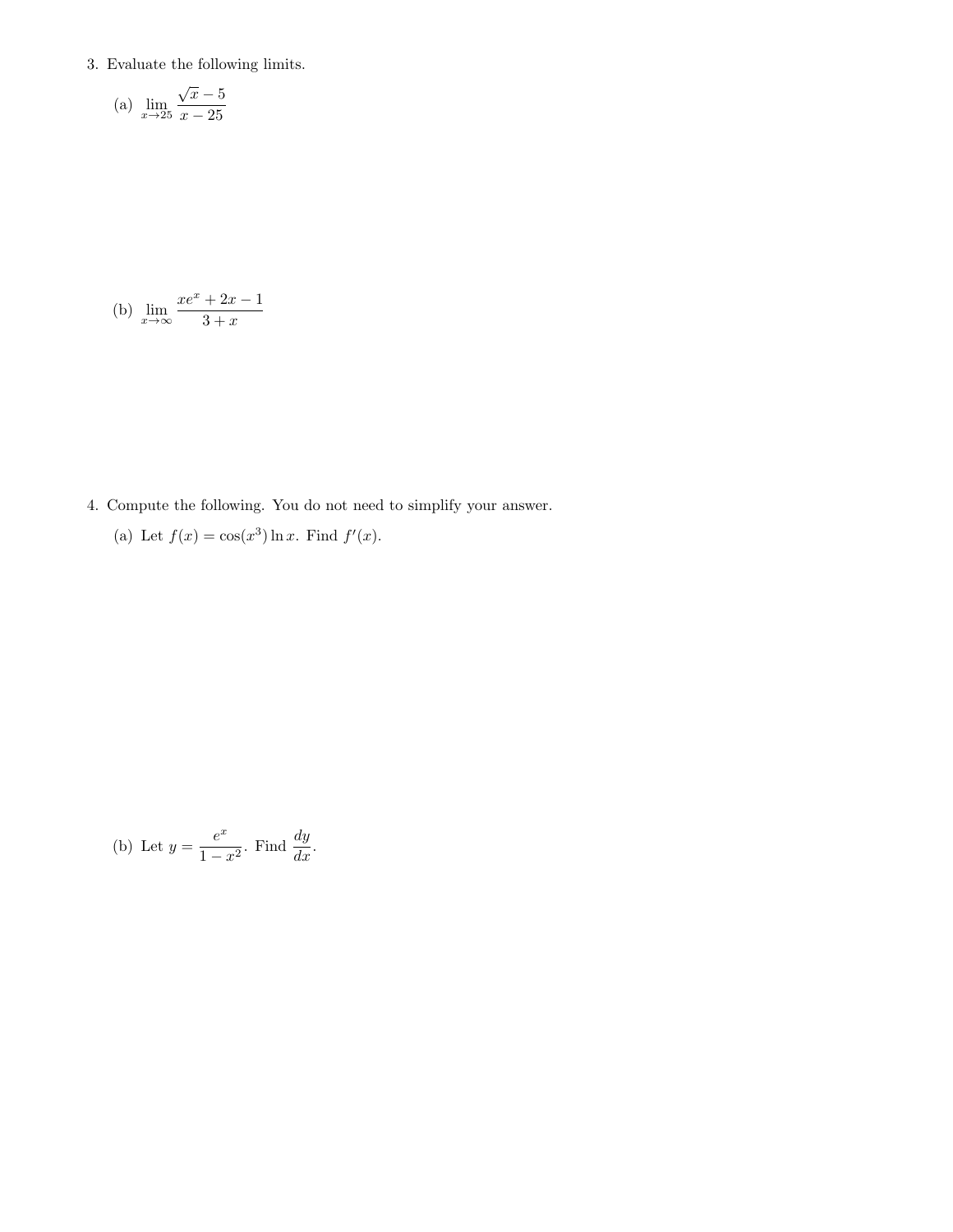# 5. Compute the following:

(a) 
$$
\int (\sin x + \cos x + \sqrt{x} + 10^x) dx
$$

$$
(b) \int e^{3x+1} dx
$$

# 6. Compute the following:

(a) 
$$
\int_0^{\pi/3} \sec^2 x \, dx
$$

(b) 
$$
\int_0^1 \frac{x^3}{x^4 + 9} \, dx
$$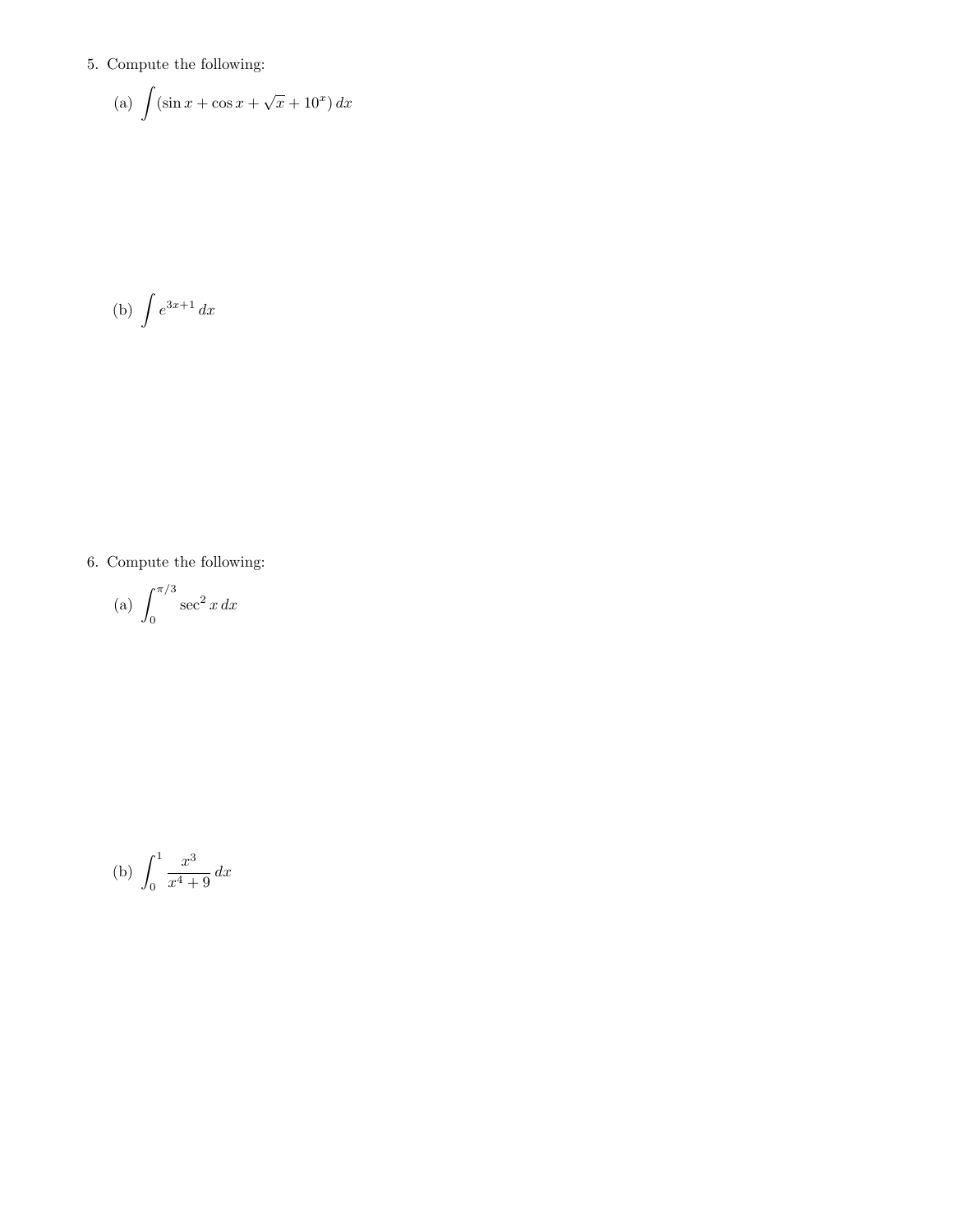7. Let 
$$
f(x) = \frac{1}{\sqrt{x}}
$$
.

(a) Find the linear approximation  $\ell(x)$  (i.e., the equation of the tangent line) to f at  $x = 1$ .

(b) Use  $\ell(x)$  to approximate  $\frac{1}{\sqrt{2}}$  $\frac{1}{1.2}$ 

#### 8. Answer the following.

- (a) For  $t \geq 0$  hours, H is a differentiable function of t that gives the temperature, in degrees Celsius, at an Arctic weather station. Which of the following is the best interpretation of  $H'(24)$ ?
	- (A) The change in temperature during the first day.
	- (B) The change in temperature during the 24th hour.

N

- (C) The average rate at which the temperature changed during the 24th hour.
- (D) The instantaneous rate at which the temperature is changing during the first day.
- (E) The instantaneous rate at which the temperature is changing at the end of the 24th hour.
- (b) Which Riemann sum equals  $\int_3^3$ 0  $x^2 dx$  if we use the right-endpoint method with N subintervals of equal length?

(A) 
$$
\sum_{i=1}^{N} \left(\frac{3i}{N}\right)^2 \cdot \frac{3}{N}
$$
  
\n(B) 
$$
\lim_{N \to \infty} \sum_{i=1}^{N} \left(\frac{3i}{N}\right)^2 \cdot \frac{3}{N}
$$

- $(C) \sum_{i=1}^{N}$  $i=1$  $\sqrt{3}i$ N  $\setminus^2$  $(D)$   $\lim_{N\to\infty}$  $\sum_{i=1}^{N}$  $\sqrt{3}i$ N  $\setminus^2$
- $i=1$ (E) None of the above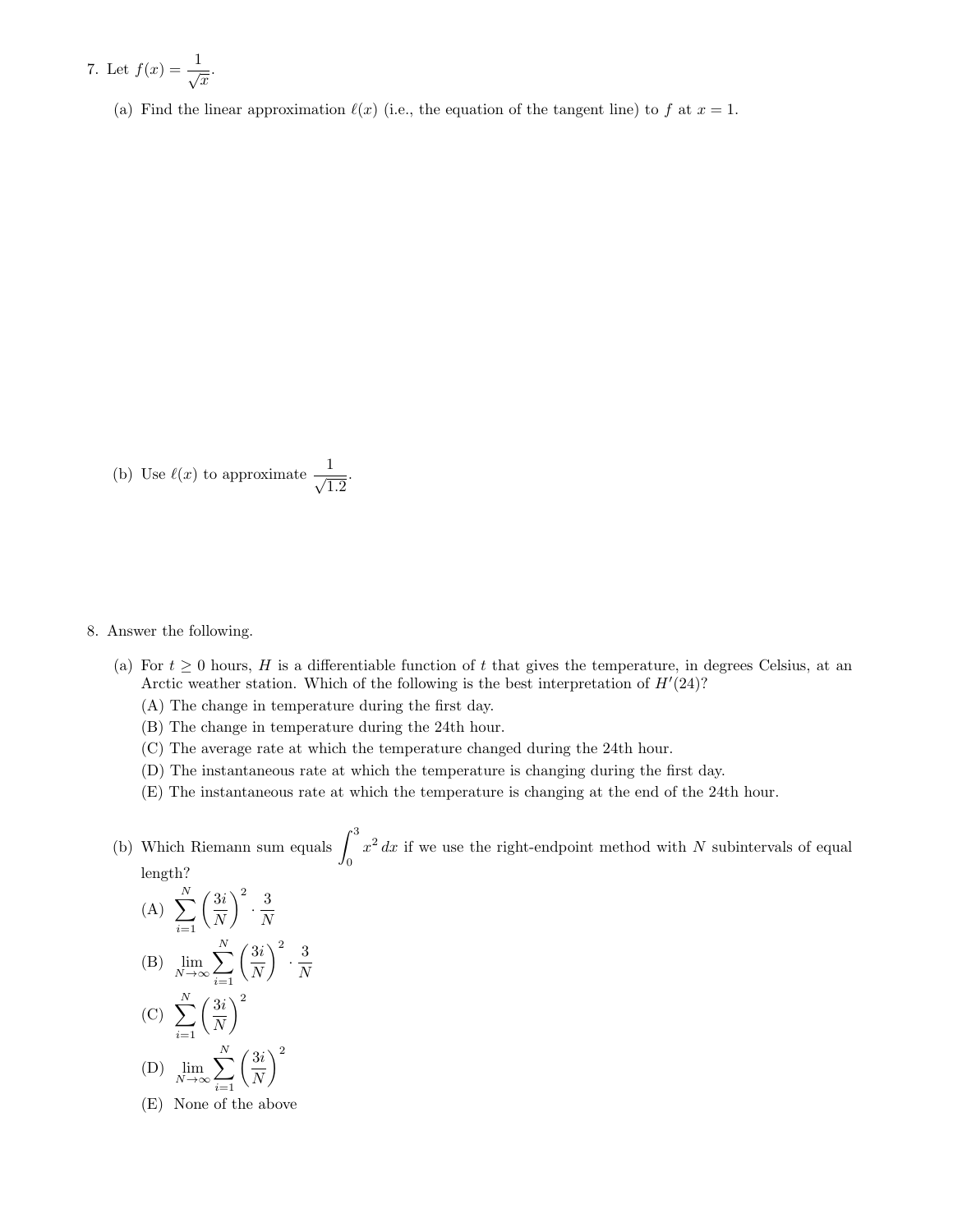9. A hot air balloon rising straight up from a level field is tracked by a person on the ground 10 ft away from the point of lift-off. Let  $\theta$  denote the angle between the ground and the person's line of sight as shown. At the moment that  $\theta = \pi/4$  radians,  $\theta$  is increasing at a rate of 0.7 radians per minute. How fast is the balloon rising at that moment? Include units.

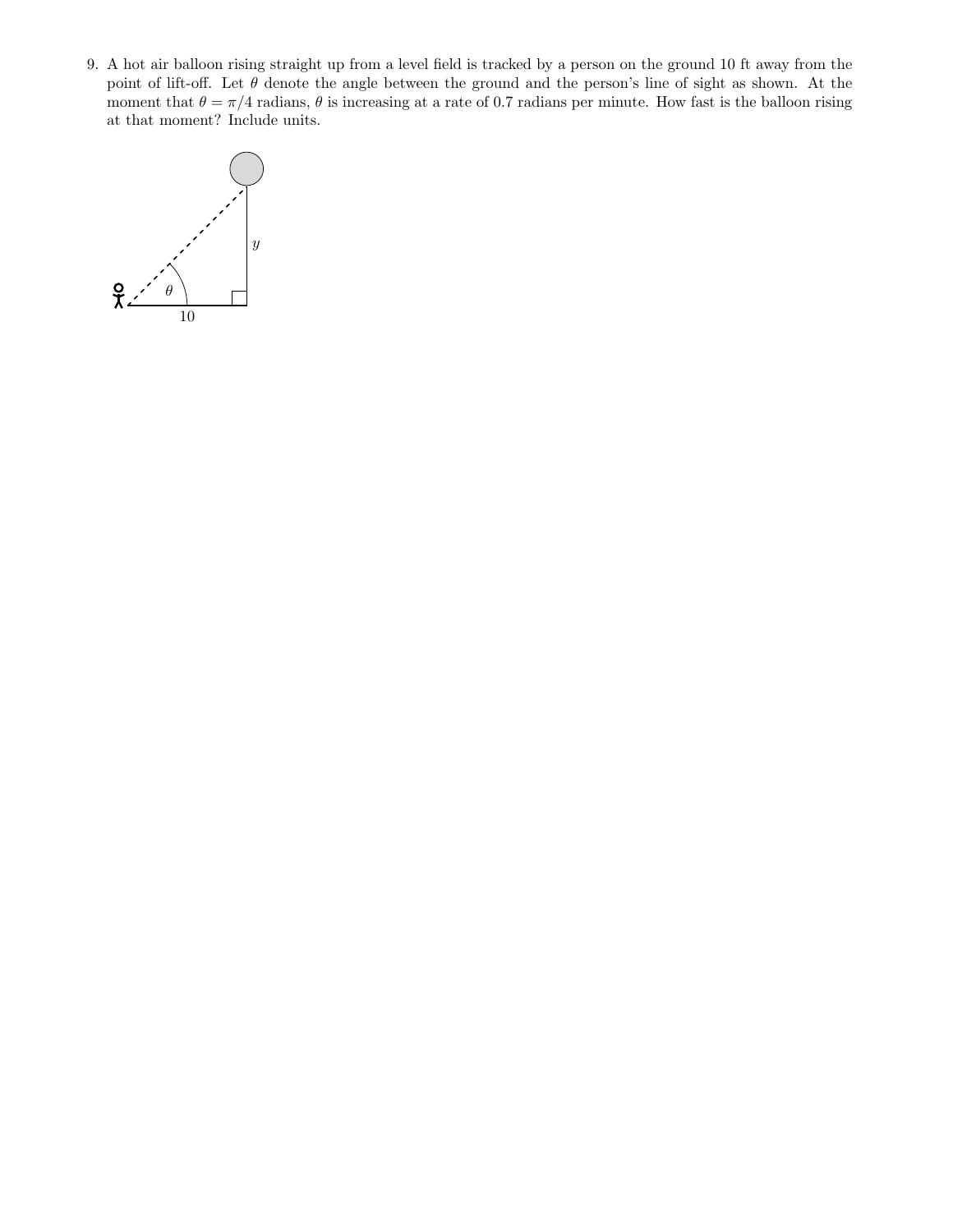10. (a) The graph of  $y = f(t)$  is shown below.



Let  $F(x) = \int^x$ 0  $f(t) dt$ . Which of the following best matches the graph of  $y = F(x)$ ? (All graphs are on the same scale.)





(b) Find the absolute maximum and minimum values of  $g(x) = x^3 - 3x$  on [0,4].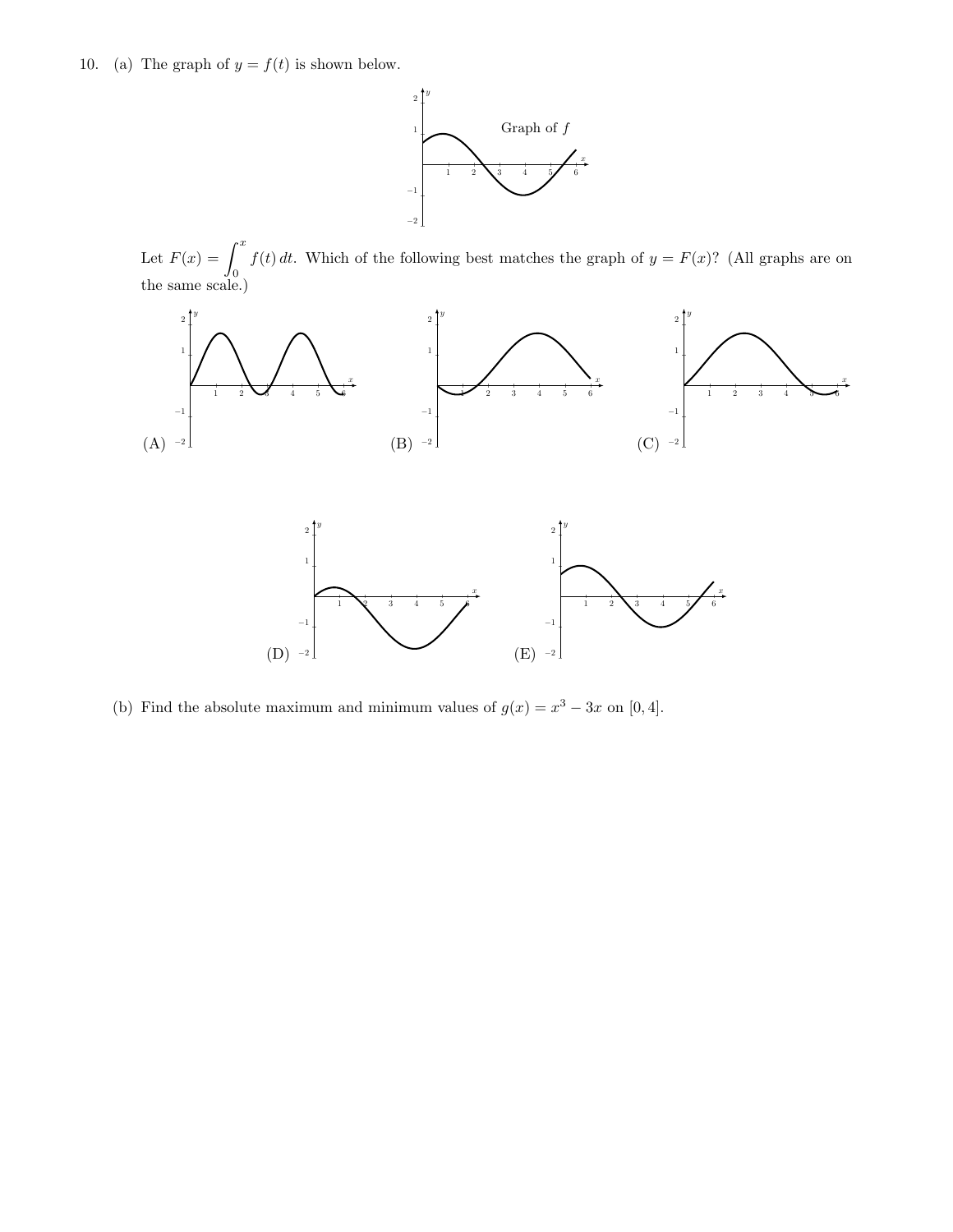- 11. Your calculus professor walks back and forth in a straight line in front of the room while lecturing. Suppose the professor's position  $s$  (measured in feet, from the left edge of the board) at time  $t$  (in minutes) is given by  $s(t) = t - \ln(2t + 1)$  for  $t \ge 0$ .
	- (a) Find your professor's velocity and acceleration when  $t = 1$ . Include units.

(b) Set up—but do not evaluate—an integral for the total distance that your professor travels from  $t = 0$  to  $t = 3$ .

- 12. Mark each of the following statements as true  $(T)$  or false  $(F)$ . You do not need to justify your answer.
	- (a) If f and g are differentiable for all real numbers, then  $(f+g)' = f' + g'$  and  $(fg)' = f'g'$ .
	- (b)  $\lim_{h\to 0}$  $\sin(\pi + h) - \sin \pi$  $\frac{h}{h} = 1$
	- (c) If f is continuous on [a, b], then  $\int_a^b f(t) dt = \int_b^a f(t) dt$ .
	- (d) If  $f'(c) = 0$  and  $f''(c) > 0$ , then f has a local minimum at  $x = c$ .
	- (e) If  $g(x) = \int_2^x \ln t \, dt$ , then  $g'(2) = 0$ .